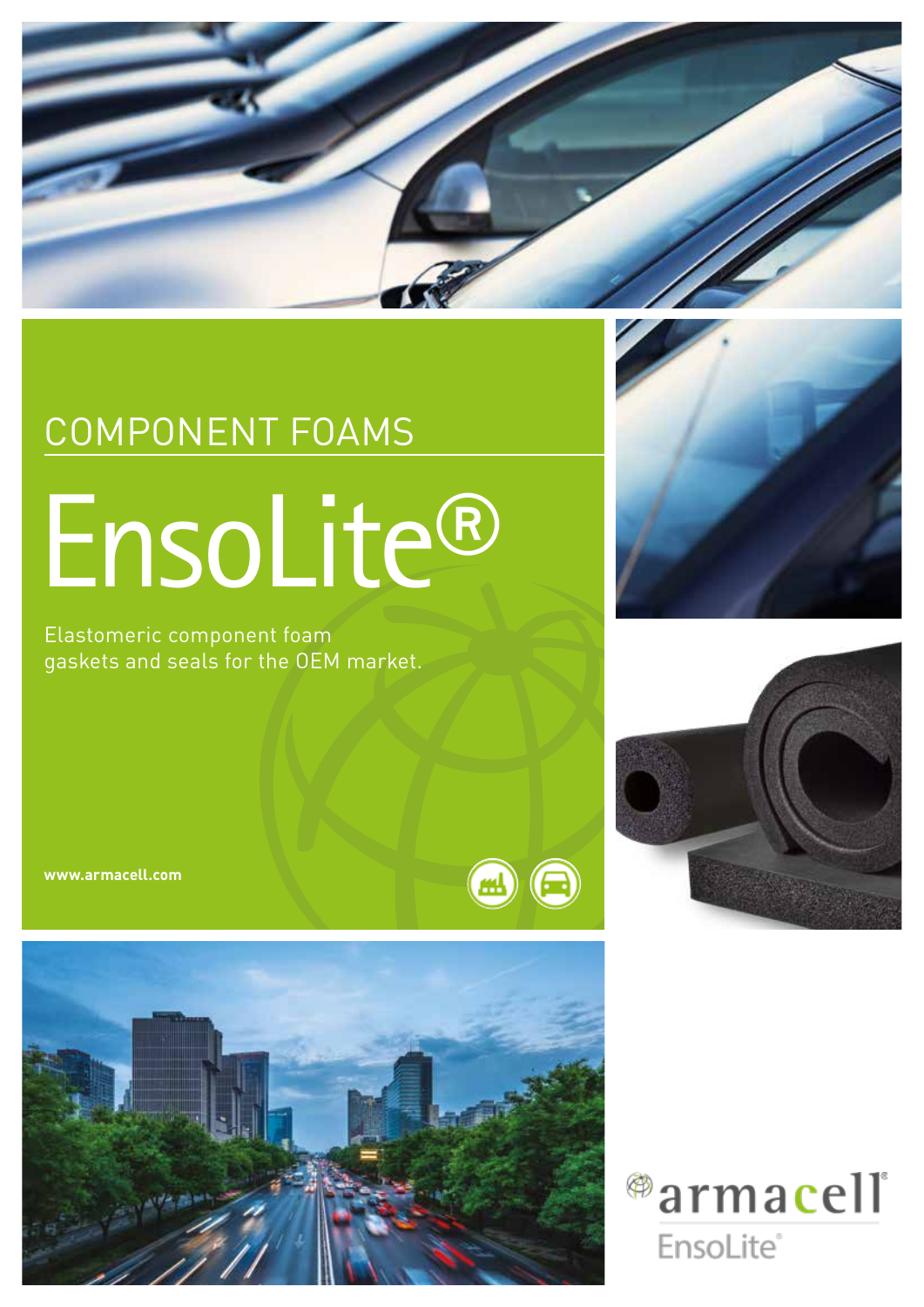# EnsoLite®

Armacell brings more than sixty years of science, expertise and innovation to foam technology. In addition to our leading market position in foam insulation, we also offer a wide range of foam components for foam converters and part makers in automotive and industrial applications.

Our EnsoLite product range provides high-quality, high-performance component foams made of extruded EPDM (ethylene propylene diene monomer) rubber which comes in sheets, rolls or tubes.

#### **EnsoLite products**

- **EF0** continuously extruded EPDM foam rolls
- **ET7** extruded EPDM tubes







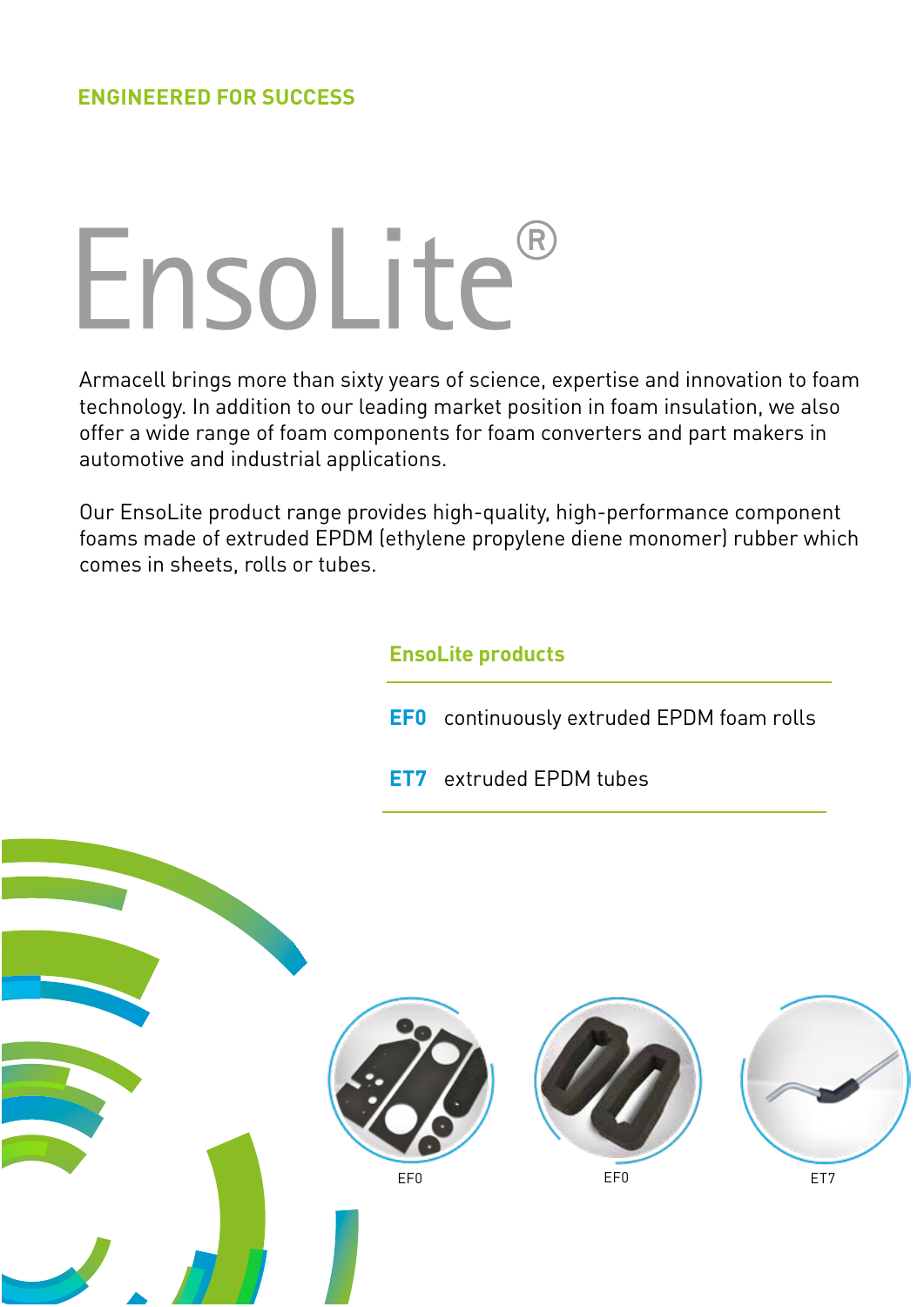#### ENSOLITE ENGINEERED FOR AUTOMOTIVE APPLICATION

Armacell's EnsoLite products are specifically engineered for automakers and used for a wide range of automotive applications from foam trim to automotive insulation.

Common uses for EnsoLite foams in motor vehicles are gaskets, seals (water and dust), liners, panels, trim, insulation, mats or acoustical/anti-rattle applications.



#### TO FILL UNEVEN GAPS AND TO SEAL AGAINST AIR, DUST, HEAT AND NOISE.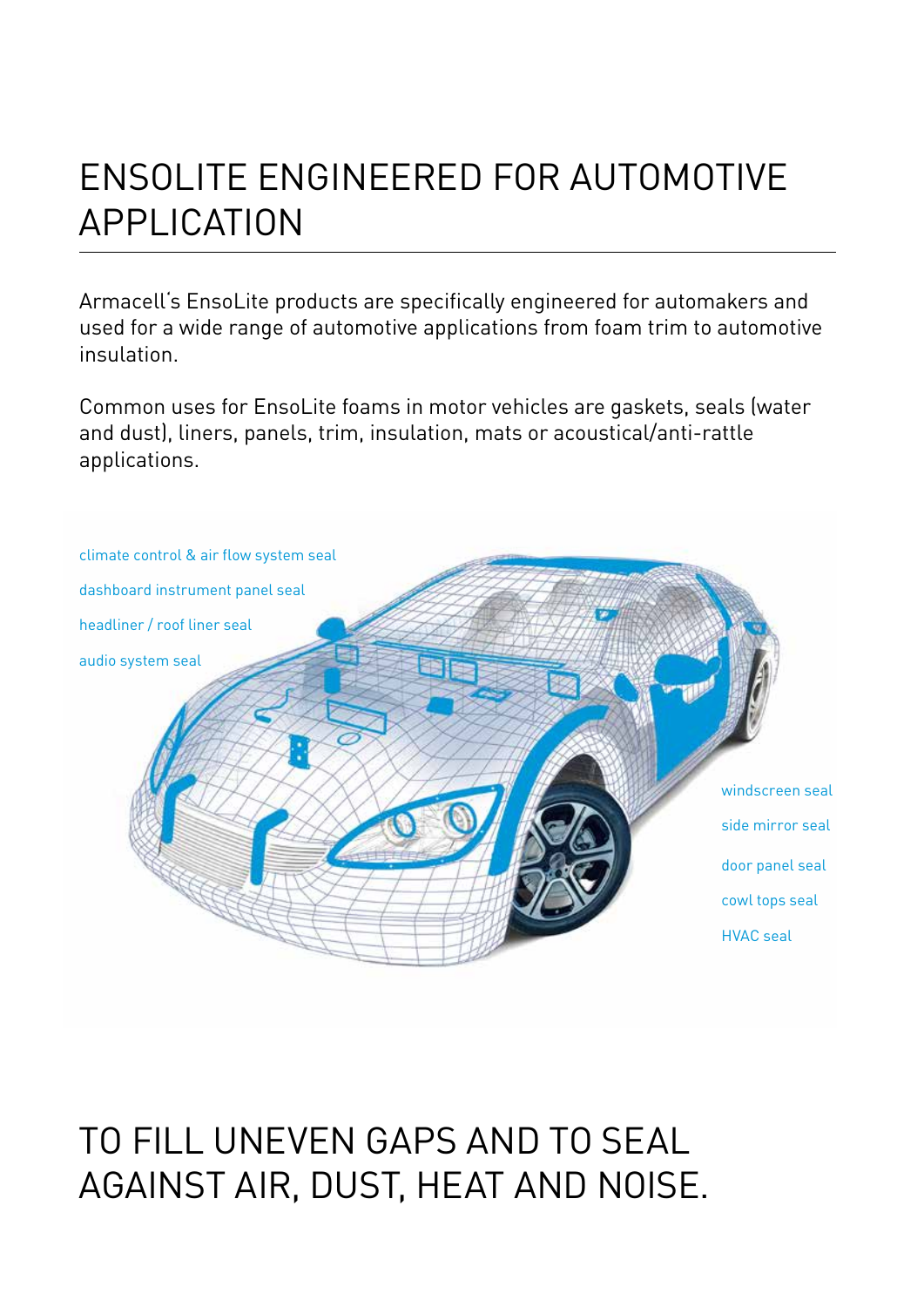## EnsoLite® EF0

### Soft, semi-closed cell "crushed" EPDM foam.

The excellent sealing properties against air, dust, heat and noise make our semi-closed cell EFO foams the proper material for space filling and noise-reducing applications for quieter performance in mechanical systems, mainly for the automotive, white goods and HVAC markets. Semi-closed cell materials combine the flexibility of open cell materials with the excellent sealing capabilities of closed cell (after compression), thus perfectly sealing complex surfaces without causing any deformation with relatively low compression loads.

#### TECHNICAL DATA

|                                      |                            |                   | EF <sub>0</sub><br>90 | EF <sub>0</sub><br>130 |                                                                 |
|--------------------------------------|----------------------------|-------------------|-----------------------|------------------------|-----------------------------------------------------------------|
| <b>Density</b>                       | ISO 2781                   | kg/m <sup>3</sup> | 90                    | 130 <sup>11</sup>      | Tolerance: +/- 15<br><sup>1)</sup> With skin.                   |
| <b>Compression Deflection 25%</b>    | <b>ASTM D 1056</b>         | kPa               | < 4                   | & 6.9                  | > 8mm thickness                                                 |
| <b>Compression Set 50%</b>           | <b>ISO 1856</b>            | $\%$              | $\leq 25$             | $\leq 25$              | Room temperature                                                |
| <b>Tensile Strength</b>              | ISO 1798 (type 1 die)      | kPa               | $\geq 70$             | $\geq 80$              | Machine direction                                               |
|                                      |                            |                   | $\geqslant 60$        | tdb                    | Cross direction                                                 |
| <b>Tear Strength</b>                 | <b>ISO 34-1 (method B)</b> | kN/m              | $\ge 0.4$             | $\ge 0.5$              |                                                                 |
| <b>Elongation</b>                    | <b>ISO 1798</b>            | $\frac{0}{0}$     | $100 - 250$           | $\geq 150$             |                                                                 |
| Service temperature range            | EN 14304 (min)             |                   | $-50$                 | $-50$                  |                                                                 |
|                                      | EN 14706 (max)             | °C                | $+120$                | $+120$                 | Maximum allowable for<br>intermittent exposure.                 |
| <b>Accelerated Ageing</b>            |                            |                   |                       |                        | 7 days at +70°C                                                 |
| <b>Bending without cracking</b>      | <b>ASTM D 1056</b>         |                   | pass                  | pass                   |                                                                 |
| <b>Appearance change</b>             | <b>ASTM D 1056</b>         |                   | none                  | none                   |                                                                 |
| <b>Compression deflection change</b> | <b>ASTM D 1056</b>         | $\frac{0}{0}$     | ± 30                  | ± 30                   |                                                                 |
| <b>Migration Staining</b>            | <b>ASTM D 925 (B)</b>      |                   | pass                  | tbd                    |                                                                 |
| <b>Ozone Resistance</b>              | ASTM D 1149 / 1171         |                   | pass                  |                        |                                                                 |
|                                      | ISO 1431                   |                   |                       | pass                   |                                                                 |
| <b>Fire Performance</b>              | <b>FMVSS-302</b>           |                   | pass                  | pass                   | Refer to typical performance<br>in the specific test indicated. |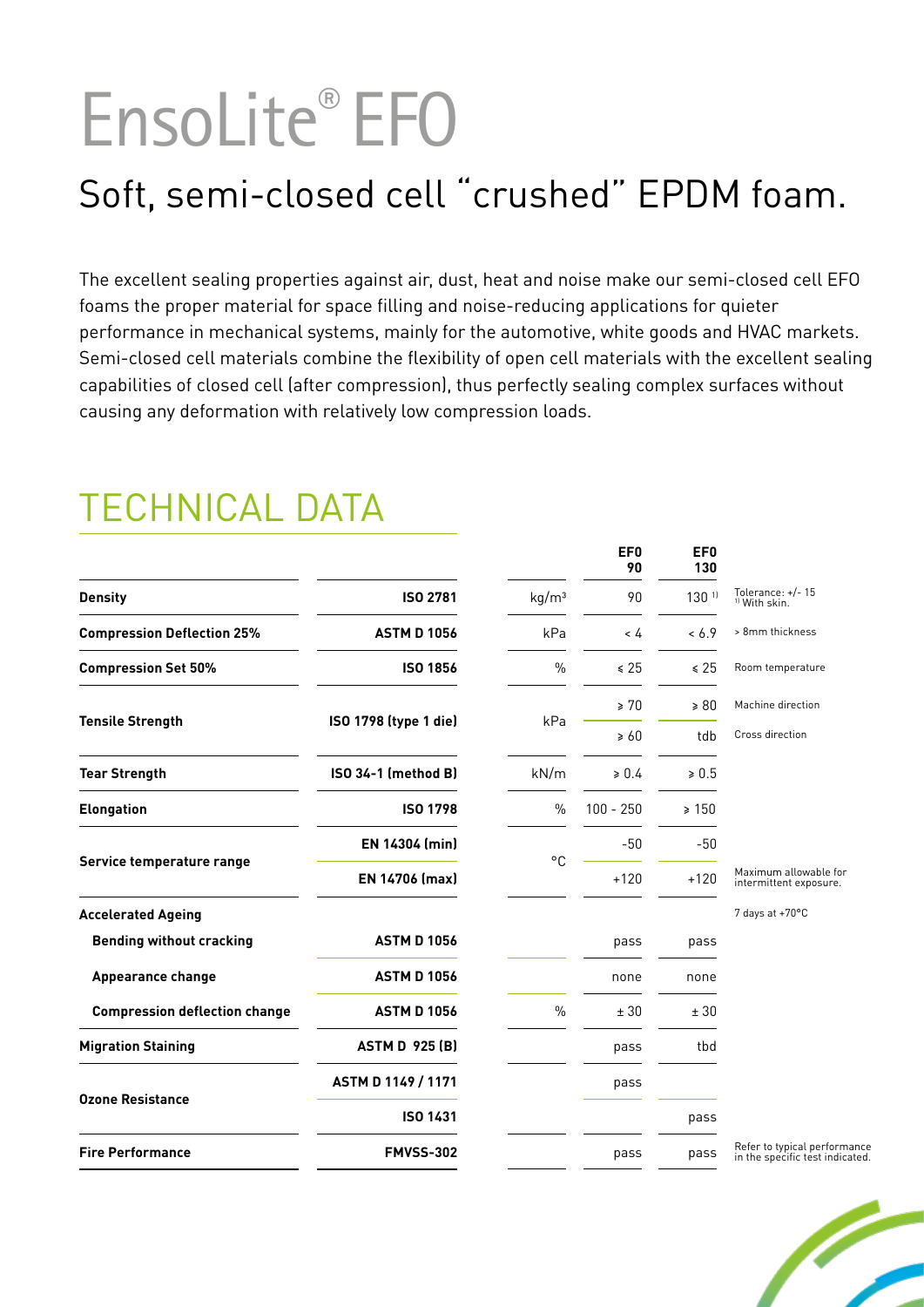#### **Standard rolls: 2-sided skins**

|                | <b>Foam Thickness</b><br>(mm) | <b>Roll Length</b><br>(m) | <b>Roll Width</b><br>(mm) |                                |  |
|----------------|-------------------------------|---------------------------|---------------------------|--------------------------------|--|
|                | $15^* \pm 1.5$                | $22 - 0/0.5$              | $1000 - 0/+50$            |                                |  |
| <b>EF0 90</b>  | $25^* \pm 1.5$                | $13 - 0/10.5$             | $1000 - 0/+50$            |                                |  |
|                | $30^{\circ}$ -2/+3            | 11 $-0/+0.5$              | $1000 - 0/+50$            | Standard.                      |  |
| <b>EF0 130</b> | $21^{\circ}$<br>± 2           | $11 - 0/10.5$             | $1000 - 0/+50$            | Further options<br>on request. |  |



#### **Slitted rolls: 0- or 1-sided skin mixed per box**

Slitted rolls are 11 meter long without joints. With and without skins mixed per box.

|                | <b>Foam Thickness</b><br>(mm) | <b>Roll Length</b><br>(m) | <b>Roll Width</b><br>(mm) | <b>Per Box</b><br>(pcs) | (m) |
|----------------|-------------------------------|---------------------------|---------------------------|-------------------------|-----|
|                |                               |                           |                           |                         |     |
|                | $3 - 0,5/11$                  | 11<br>$-0$                | 1000<br>$-0/+50$          | 10                      | 110 |
| <b>EF090</b>   | $4 - 0.5/ + 1$                | 11<br>$-0$                | 1000<br>-0/+50            | 7                       | 77  |
|                | $5 - 0,5/ + 1$                | 11<br>-0                  | 1000<br>$-0/+50$          | 6                       | 66  |
|                | $6 - 0.5/ + 1$                | $11 - 0$                  | 1000<br>$-0/+50$          | 5                       | 55  |
|                | $8 - 1/ + 1.5$                | 11<br>$-0$                | 1000<br>-0/+50            | 3                       | 33  |
|                | 10 $-1/+1.5$                  | 11<br>$-0$                | $1000 - 0/+50$            | 3                       | 33  |
|                | $12 - 15 - 1/ + 1.5$          | 11<br>$-0$                | 1000<br>$-0/+50$          | $\mathbf{2}$            | 22  |
|                | $19 - 1, 5/ + 2$              | 11<br>$-0$                | 1000<br>$-0/+50$          | 1                       | 11  |
| <b>EF0 130</b> | $4 - 0.5/ + 1$                | $11 - 0$                  | 1000<br>-0/+50            | 5                       | 55  |
|                | $5 - 0.5/ + 1$                | 11<br>-0                  | 1000<br>-0/+50            | 4                       | 44  |
|                | $8 - 1/ + 1.5$                | 11<br>-0                  | 1000<br>$-0/+50$          | 3                       | 33  |
|                | 10 $-1/+1.5$                  | 11<br>$-0$                | 1000<br>-0/+50            | 3                       | 33  |
|                | $12 - 1/ + 1.5$               | 11<br>$-0$                | $1000 - 0/+50$            | $\overline{2}$          | 22  |





### YOUR BENEFITS

Our EF0 product range is designed for easy fabrication: from die cutting, stamping, thermoforming, laminating to applying adhesive - all according to the specific needs of the final foam part. In addition to processability, EF0 provides excellent materials properties to meet different physical and chemical requirements:

- **//** Excellent sealing capabilities, even under high strain conditions.
- **//** Broad service temperature range: -50 to +120 °C.
- **//** Outstanding resistance to ozone, weathering and UV exposure.
- **//** Low compression deflection and good compression set.
- **//** Shrink and tension free material due to continuous extrusion in rolls.
- // Homogeneous fine cell structure and compression deflection.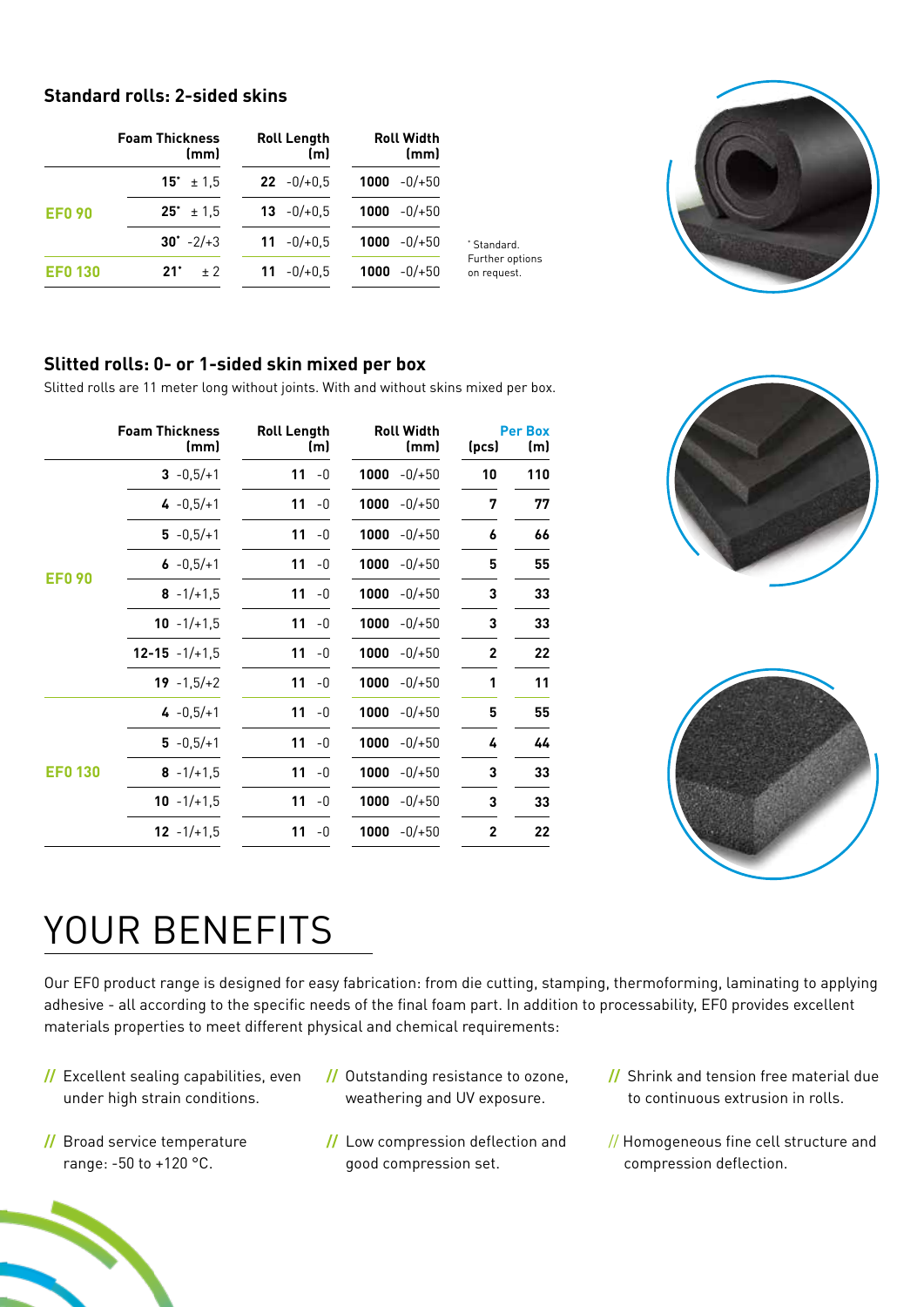## EnsoLite® ET7

### Extruded EPDM tubes.

ET7 are high temperature resistant EPDM tubes especially developed to cover pipes and wires and protect cable ducts against engine compartment rattling and vibration. ET7 tubes meet a host of special requirements, including ozone and high temperature resistance. Shaped in a variety of customer configurations (available in endless or pre-cut), ET7 profiles are used for nearly any protective application: fluid carrying systems, air conditioning tubes, fuel systems, brake and fuel products or heater and radiator hose systems.

### TECHNICAL DATA

| <b>Density</b>                          | <b>ISO 845</b>     | kg/m <sup>3</sup> | 150-220         | <b>Wall thickness tube</b>                                                                                                                                              |  |
|-----------------------------------------|--------------------|-------------------|-----------------|-------------------------------------------------------------------------------------------------------------------------------------------------------------------------|--|
| <b>Hardness, Shore 00</b>               | ISO 7619-1         |                   | $40 - 60$       | $3 - 25$ mm                                                                                                                                                             |  |
| <b>Compression Deflection 25%</b>       | ISO 6916-1         | kPa               | $20 - 50$       | Inner diameter tube<br>$4 - 28$ mm                                                                                                                                      |  |
| <b>Compression Deflection 50%</b>       | ISO 6916-1         | kPa               | 70-130          | <b>Delivery form</b>                                                                                                                                                    |  |
| Compression Set 50% (23°C, 24h)         | <b>ISO 1856</b>    | $\frac{0}{0}$     | $\leq 25$       | bobine (continuous)<br>pre-cut                                                                                                                                          |  |
| <b>Tensile Strength</b>                 | <b>ISO 1798</b>    | kPa               | $\geq 450$      |                                                                                                                                                                         |  |
| <b>Tear Resistance</b>                  | ISO 34-1           | kN/m              | $\geq 1.0$      |                                                                                                                                                                         |  |
| <b>Elongation</b>                       | <b>ISO 1798</b>    | $\frac{0}{0}$     | $\geq 100$      |                                                                                                                                                                         |  |
| Service temperature range <sup>1)</sup> | <b>ASTM D 1056</b> | ۰C                | $-55$ to $+120$ | Results based on testing of 6mm thick                                                                                                                                   |  |
| Linear Shrinkage (23°C, 24h / 70°C, 3h) | <b>ISO 2796</b>    | $\frac{0}{0}$     | $\leq 5.0$      | sheets.<br><sup>1)</sup> Recommendation is based on                                                                                                                     |  |
| <b>Water Absorption</b>                 | <b>ASTM D 1056</b> | $\frac{0}{0}$     | $\leq 5.0$      | polymer type only. Specific application<br>requirements to be tested.                                                                                                   |  |
| Fire Performance <sup>2)</sup>          | <b>FMVSS-302</b>   |                   | pass            | <sup>2)</sup> Refer to typical performance in the<br>specific test indicazed. Data are not<br>construed to imply the behaviour of<br>material in other fire conditions. |  |

#### YOUR BENEFITS

- **//** Durable and resistant to ageing and weathering.
- **//** Extremely flexible but strong tubes.
- **//** High temperature resistance.
- **//** Broad service temperature range: -55 to +120 °C.

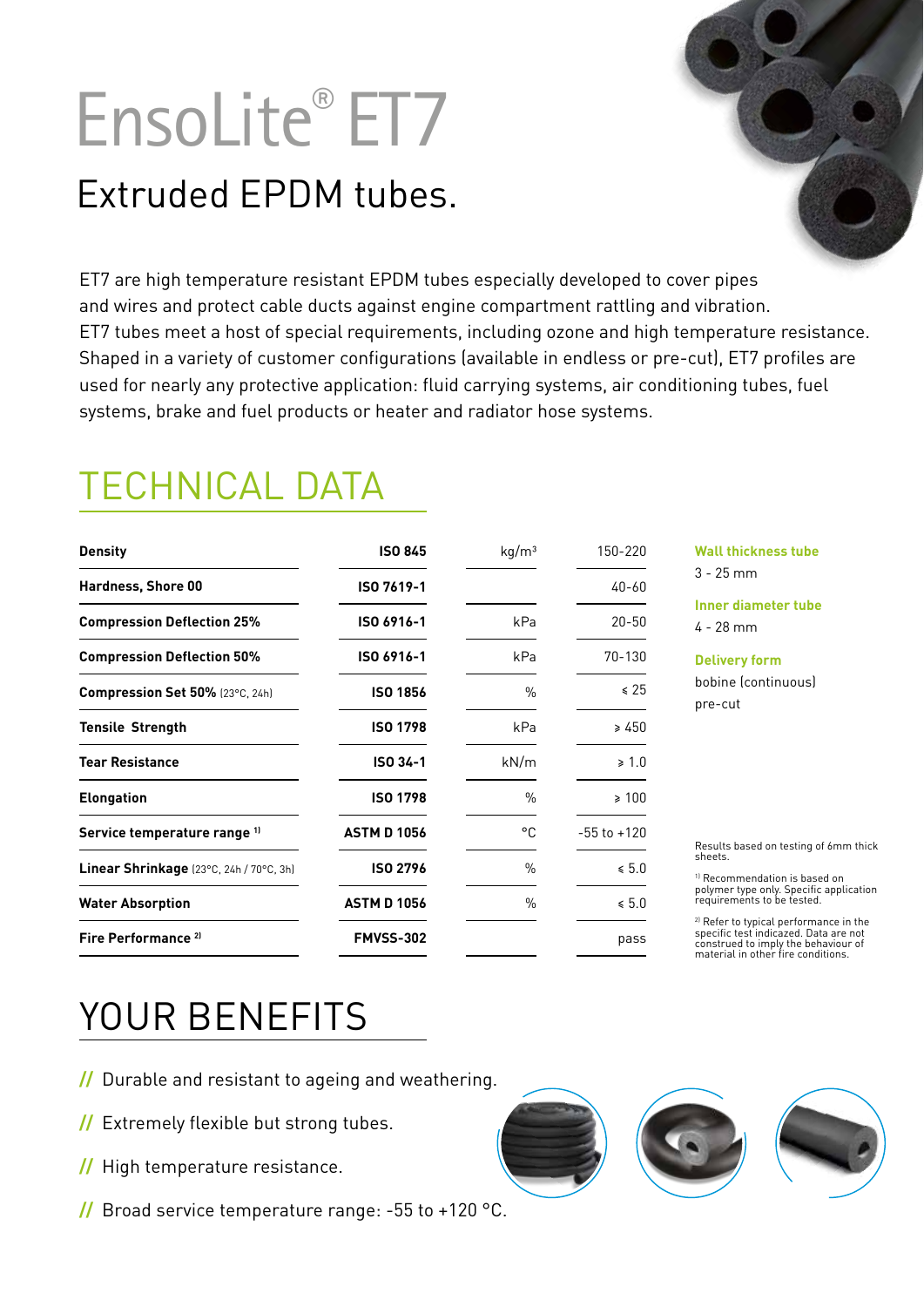## ABOUT ARMACELL

As the inventors of flexible foam for equipment insulation and a leading provider of engineered foams, Armacell develops innovative and safe thermal, acoustic and mechanical solutions that create sustainable value for its customers. Armacell's products significantly contribute to global energy efficiency making a difference around the world every day.

With 3,000 employees and 27 production plants in 17 countries, the company operates two main businesses, Advanced Insulation and Engineered Foams. Armacell focuses on insulation materials for technical equipment, high-performance foams for high-tech and lightweight applications and next generation aerogel blanket technology.

#### MEGATRENDS

Armacell's energy-saving or noise- and vibration-attenuating solutions are principally addressing five global megatrends.



#### 2017 RESULTS

€603.2m

Total Net Sales

€102.1m

Adjusted EBITDA

€82.0m

Adjusted EBITA

Employees

#### ARMACELL PROJECTS PRESENCE











**1**

**3**

**CORPORATE HEADQUARTERS** LUXEMBOURG

**REGIONAL HEAD OFFICES** GERMANY – USA – SINGAPORE

**MANUFACTURING FACILITIES** 17 COUNTRIES – 4 CONTINENTS **27**